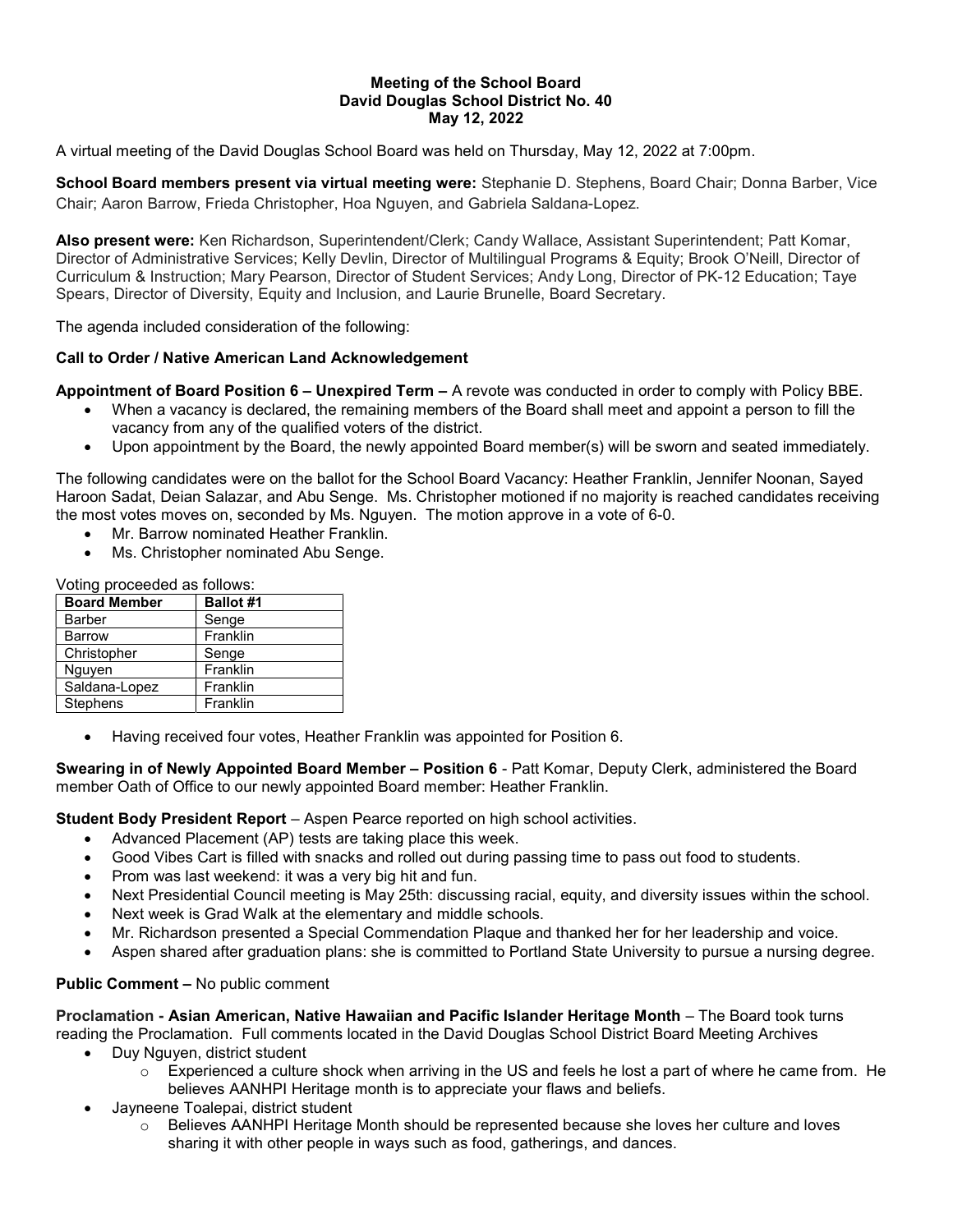Page 2 School Board Minutes May 12, 2022

Consent Agenda – Ms. Christopher moved approval of the following Consent Agenda items, seconded by Ms. Saldana-Lopez. The motion approved in a vote of 7-0.

- Approval of April Board Meeting Minutes
- Personnel Recommendations
- Approval of Board Meeting Calendar for 2022-23
- Contract and Purchasing Approvals
- Approval of Healthy & Safe Schools Plan
- Approval of Sole Source Purchases
- Resolution for Interfund Borrowing for Fiscal Year 2022-2023
- Resolution Appointing Clerk, Deputy Clerk and Designating Depositories for School Funds for Fiscal Year 2022- 2023
- Resolution for Facsimile Signatures for US Bank for Fiscal Year 2022-2023
- Resolution to Participate in The Local Government Investment Pool for Fiscal Year 2022-2023
- Resolution to Appoint Budget Officer for Fiscal Year 2022-2023
- Approval of Lease Agreement for Rental on Division Street District Office

Elementary, Middle School & High School Language Arts Curriculum Adoption - DDSD Staff: Ms. O'Neill, Elise Hall, Assistant Director of Title Programs, Carrie Foster, Online Curriculum Integration Coordinator, Francesca Aultman, School Improvement Coordinator, Student Achievement Specialists: Lindsay DeFazio and Sarah Phillips, Teachers: Andrea Dole Church, Chris Mathews, Michelle Wood, and Andy Locke. Publishers: Teresa Miller and Julie Blackmore with McGraw Hill, Patti Ramsden and Annie Amoia with Houghton Mifflin Harcourt, and Emily Beeson with Open Up Resources provided the following information.

- David Douglas School District Process and Our Equity Lens: staying true to District adopted Equity Lens.
- Stakeholder Feedback Data: pilot and non-pilot teacher, students who engage in the pilot lessons, and the community.
- Using David Douglas School District's six priorities.

# Houghton Mifflin Harcourt (Into Reading) - Elementary School Curriculum.

- Comprehensive Model: identifies students who need intensive intervention.
- ELA Adoption Priority 1: Adopt a culturally responsive curriculum that affirms the identity of Black and Brown students.
	- o Engaging trade literature, cross curricular connections, and culturally responsive teaching environment.
- ELA Adoption Priority 2: Embeds reading research, specifically explicit instruction decoding, and word recognition and language comprehension supports.
	- o Connected foundational skills.
- ELA Adoption Priority 3: Embeds universal designs for learning with various ways for students to demonstrate learning.
	- o Independent practice and application.
- ELA Adoption Priority 4: Represents diverse cultures, backgrounds, and topics.
	- $\circ$  All authentic texts culturally diverse and engaging texts for knowledge building.
- ELA Adoption Priority 5: Embed scaffolds that support differentiation.
- o Differentiated instruction and scaffolded support.
- ELA adoption priority 6: Builds a background knowledge by exploring topics with depth over breadth. o Build background knowledge and cohesive assessments.
- Teacher and student feedback on the piloting of the program.

# McGraw Hill Education (StudySync) – Middle School Curriculum.

- Culturally responsive curriculum.
- Diversity and inclusion.
- Texts and characters that represent students' diverse experiences.
- Relevant to students' lives and current events.
- Current topics and texts.
- Multiple/flexible ways to demonstrate learning.
- Embedded research.
- Process writing with embedded grammar.
- Writing feedback loop: teacher feedback.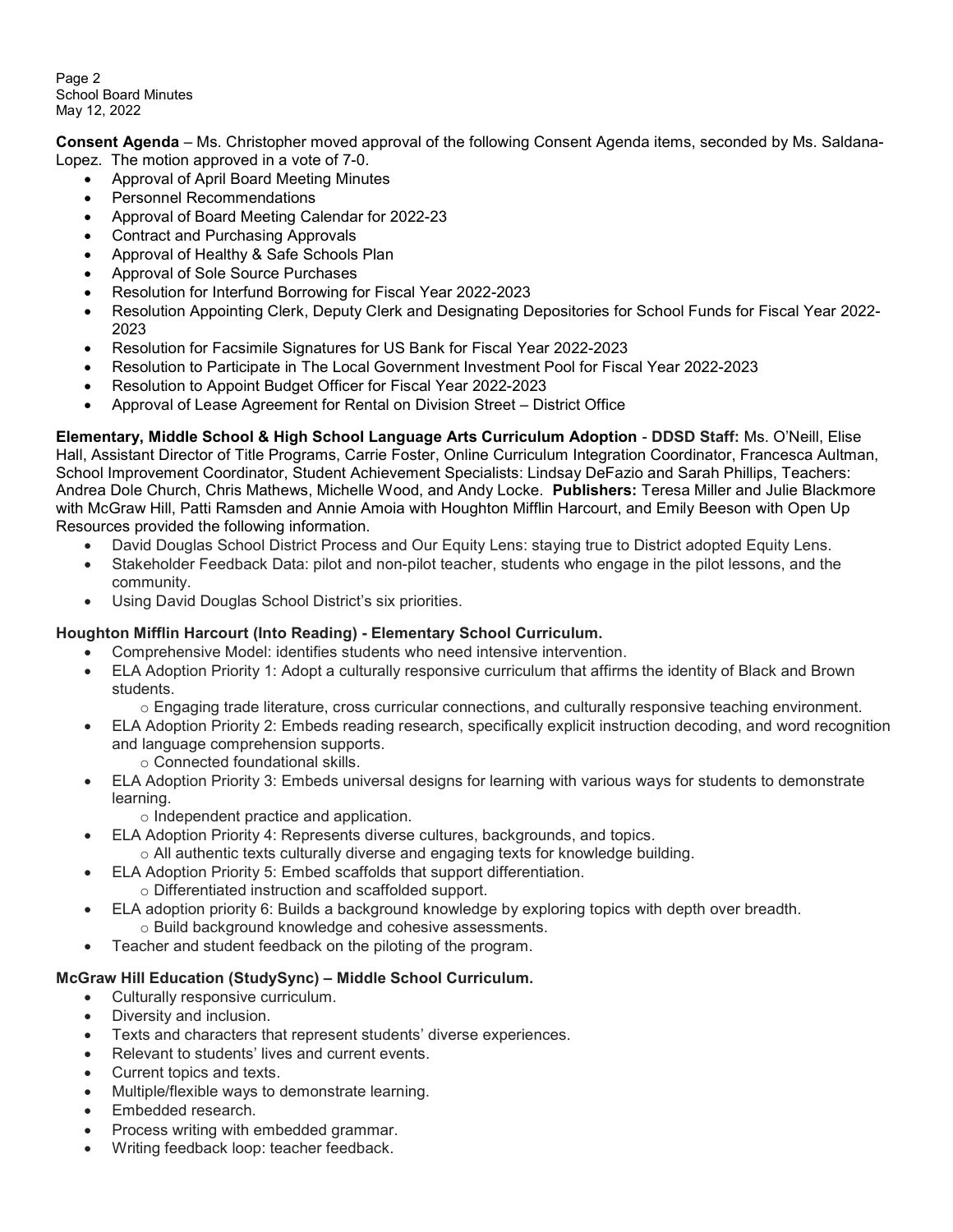Page 3 School Board Minutes May 12, 2022

- Assessment.
- No internet connection is needed.
- Embedded scaffolds to support differentiation.
- English Language learners scaffolds.
- Authentic media.
- Teacher and student feedback on the piloting of the program.

#### Open Up Resources (Odell Literacy Program) – High School Curriculum.

- Top-rated by Ed Reports.
- Culturally responsive and sustaining program: Diversity, Equity, Inclusion.
- Core principles: knowledge, agency, perspective, and support.
- Grade level units
- Key content features.
	- o Core tools.
	- o Additional support and extension opportunities.
	- o English learner supports.
	- $\circ$  Optional lessons independent reading.
	- o Student agency.
- Teacher and student feedback on piloting the program.

The Board was able to ask questions and provide comments. Ms. Christopher moved approval of K-12 Language Arts Curriculum Adoption, seconded by Ms. Barber. The motion approved in a vote of 7-0.

#### Bond Update – Ms. Komar provided the following information.

- Reminder: we pulled back on the May election due to the current state of affairs with the idea of going out in November.
- The Board would need another resolution calling for a measure by July to file the appropriate ballot title.
- The OSCIM Grant application is due by July 15th.
- We are currently updating pricing for projects on the Bond.
- Piper Sandler is updating their Levy Analysis for the \$80, \$120, and \$150 million levels.
- If November is not good, we could delay the Bond measure to the May 2023 election.
- Facilities assessments are good to December.

Board Policy – Second Reading - Mr. Barrow moved approval of the following policies, seconded by Ms. Nguyen. The motion approved in a vote of 7-0.

Current Policy

- Policy BBAA (board governance) Individual Board Member's Authority and Responsibilities
- Policy BD/BDA (board governance) Board Meetings OSBA recommend delete
- Policy BDDH (board governance) Public Comment at Board Meetings OSBA recommend delete
- Policy CM (administration) Compliance and Reporting on Standards
- Policy DJC (fiscal management) Bidding Requirements New Policy
- Policy BD/BDA (board governance) Board Meetings
- Policy BDDH (board governance) Public Comment at Board Meetings

#### Board Policy – First Reading – The following policies were discussed.

Current Policy

- Policy IIA (instruction) Instructional Materials Used in the Schools
- Policy JECB (students) Admission of Nonresident Students New Policy
- Policy IKFB (instruction) Graduation Exercises
- Policy IL (instruction) Assessment Program

# Board Liaison and Committee Reports

Mr. Barrow reported: he joined the OSBA Legislative Policy Committee and completed his first training and shared what he learned.

- HB 4029: requires board members to have training about Board governance every year.
- OSBA Board voted to provide School Board members \$500 a year for community engagement.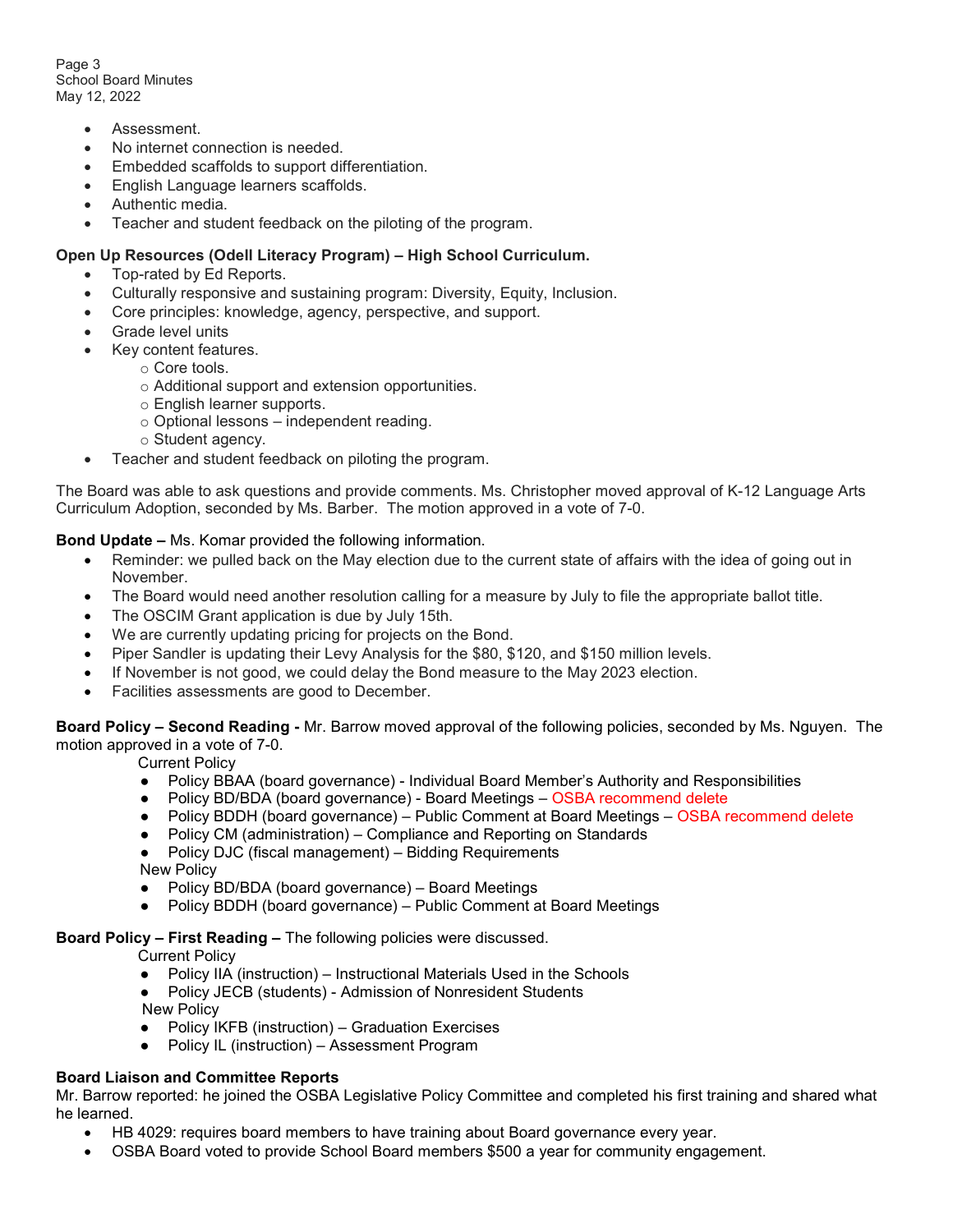Page 4 School Board Minutes May 12, 2022

Ms. Christopher reported: on affordable housing units being built in our area, many of which we haven't been notified of their development.

A Home for Everyone has a new long-term rental assistance program.

Ms. Barber reported: she attended SEI Black Parent Night at the high school with parents and families engaged and asking good questions.

• This week there are performances going on at the Performing Arts Center.

Financial Report – Ms. Komar provided the following information.

- General Fund: the projected ending fund balance is \$21.1 million.
	- o Expenditures increased due to the purchase of computers for teachers.
- Investment Report: the interest rate in the LGIP has decreased slightly.

Superintendent's Report - Mr. Richardson reported on the following information.

- Beginning tonight: David Douglas High School Art Show.
- Lincoln Park Sun and Earl Boyles SUN are both hosting resource fairs tomorrow.
- Tonight was the reveal of the new Gilbert Park Elementary Mascot which is the Otter.
- COVID update: It is still with us and we need to prepare and continue to monitor.
	- o Multnomah County has been elevated to the medium zone: we need to make sure the safety protocols are still in place.
	- $\circ$  The County's recommendation is to wear masks indoors: we will let people know this is out there and they can choose.
- Substitute coverage: sub rate is 60% and there is a possibility of closing schools if we don't have the coverage.
- Ongoing safety concerns:
	- o Houseless camps.
		- Significant impacts at Lincoln Park and the high school. We've also had concerns at Floyd Light.
		- We are currently partnering with the city and county to help us navigate and provide resources for those individuals who are impacted.
		- o Gun violence in our community.
			- We've had some very significant tragedies.
			- Impact on students and the community.
		- $\circ$  We will need to come together with ourselves and other resources that are there to provide support.
	- Grow Your Own: currently we have nine graduates.
- Grad Walk: Monday May 16th.
- Read the Teacher Appreciation Proclamation.

Other Business – Ms. Stephens moved approval to add ORS 339.372 to Policy JHFF/GBNAA, seconded by Mr. Barrow. The motion approved in a vote of 7-0.

# Zoom Chats

18:53:16 From DDSD : Hi Kelly!

18:53:57 From Kelly Devlin : Hi Friends!

19:07:28 From DDSD : I will be letting you in shortly.

19:20:38 From Andy Long : Thank you, Aspen! You are an inspiration! Go Scots and Timberwolves and Bulldogs!

19:20:49 From aspen pearce : yes !!

19:21:09 From Taye Spears : Thanks Aspen!!!

19:21:44 From Candy Wallace : You are an impressive human being Aspen, we will miss your presence! Best of luck to you!!

19:22:04 From Hoa Nguyen : Thank you Aspen and good luck with your future endeavors!

19:22:13 From Kelly Devlin : Congratulations Aspen! Thank you for being a role model for all.

19:22:22 From Brooke O'Neill : Thank you Aspen for your leadership! Enjoyed sitting next to you in meetings  $\odot$ 

- 19:22:26 From aspen pearce : Thank you so much everyone !!
- 19:22:43 From Frieda Christopher : from a fellow PSU grad good luck!

19:23:01 From aspen pearce : I'm excited ! Thank you

- 19:26:46 From Hoa Nguyen : no sound
- 19:26:53 From Stephanie Stephens (she/her), David Douglas : No sound
- 19:27:03 From Kelly Devlin : Thank you for sharing your story Duy!
- 19:27:13 From Duy Nguyen : thank you for having me!
- 19:27:22 From Stephanie Stephens (she/her), David Douglas : Thank you so much, Duy!